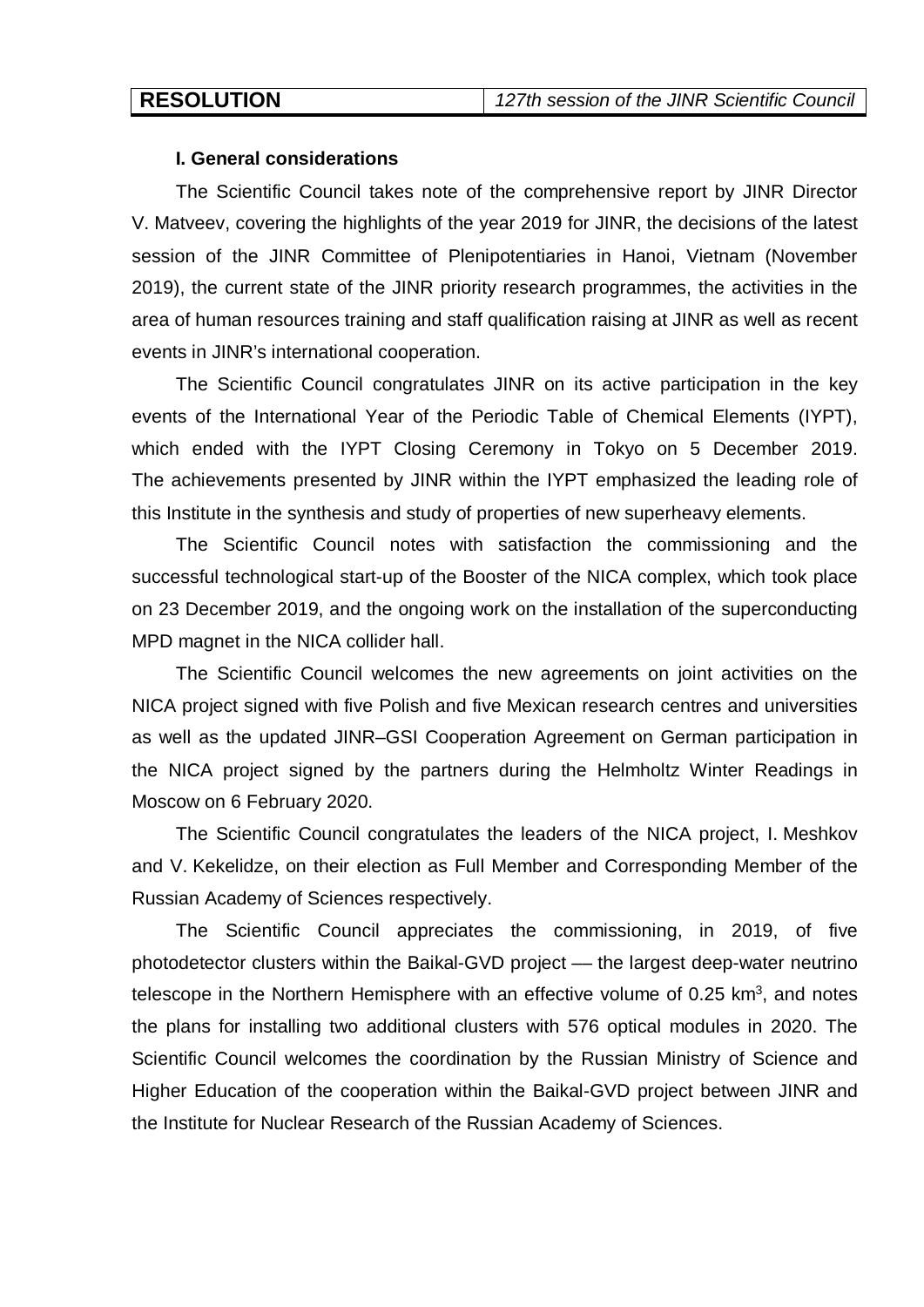The Scientific Council recognizes the significant progress achieved in developing the concept of a new neutron source at JINR as well as FLNP's activities on continued upgrade and development of the IBR-2 facility, its cryogenic moderators and spectrometers. It also notes the successful implementation of the FLNP User Programme at the IBR-2 spectrometer complex, which provides a wide range of options for research in condensed matter physics and related fields.

The Scientific Council takes note of the agreement signed between JINR and the Rosatom State Atomic Energy Corporation on partnership interactions in some aspects of implementing large projects, including development of the NICA collider complex and of the Factory of superheavy elements, exploitation of the IBR-2 reactor, and development of JINR's new neutron source.

The Scientific Council appreciates the constant attention being paid by the JINR Directorate to human resources training and staff qualification raising. Since the beginning of operation of the new dissertation councils at JINR, on 1 September 2019, on the basis of JINR's right to independently confer academic degrees, three PhD theses have already been defended. The Scientific Council also notes the beginning of operation of the JINR Distinguished Postdoctoral Research Fellowship Programme and one year of operation of the Dubna School of Engineering on the basis of the Cooperation Agreement between JINR, Dubna State University and Bauman Moscow State Technological University with support of the Moscow Region Government.

The Scientific Council welcomes the efforts being undertaken by the JINR Directorate towards ensuring a competitive level of salaries for JINR's qualified scientists, engineers and specialists.

The Scientific Council notes the recent achievements in strengthening JINR's international cooperation. These include the ongoing process of restoration of the full membership of the Republic of Uzbekistan in JINR, the signing of the JINR–Serbia Roadmap for Cooperation, the ongoing implementation of the JINR-BMBF Joint Declaration of Intent, the negotiations held with JINR's participation within two recent meetings of the Group of Senior Officials on Global Research Infrastructures and on BRICS Research Infrastructures.

# **II. Implementation of the Seven-year plan for the development of JINR for 2017–2023 and proposals of updates to the Plan**

The Scientific Council takes note of the reports concerning progress in implementing the Seven-year plan for the development of JINR (2017–2023) in its major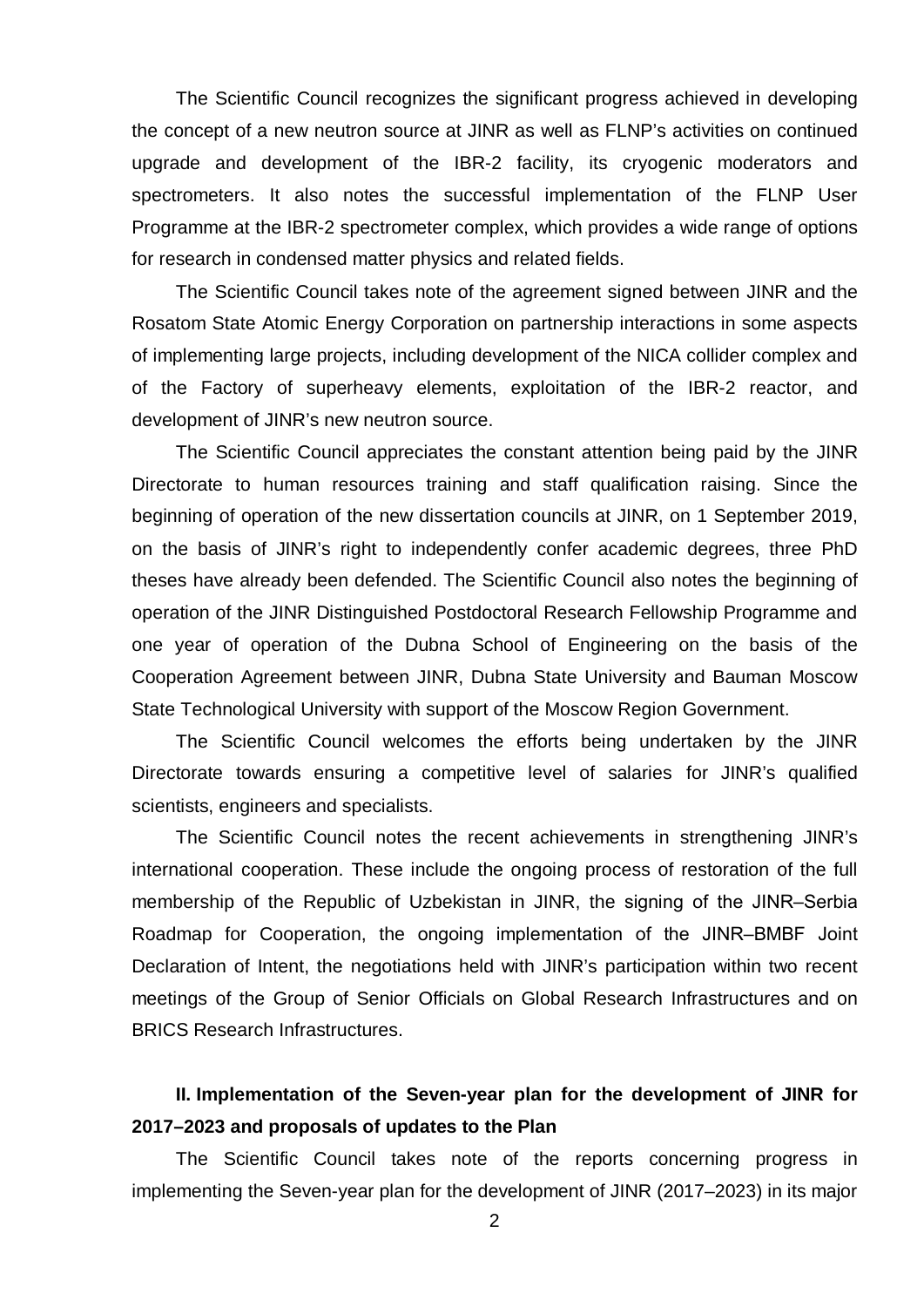sections, presented by JINR Acting Vice-Director and VBLHEP Director V. Kekelidze (NICA project), by JINR Vice-Director R. Lednický (particle physics), by JINR Vice-Director M. Itkis (nuclear physics), and by JINR Vice-Director B. Sharkov (condensed matter physics, radiation biology).

On the whole, the Scientific Council highly appreciates the ongoing efforts to implement the Seven-year plan. However, it stresses again that JINR needs to consolidate its research programme within the major objectives of this Plan.

The speakers also presented their proposals for updates to the Seven-year plan which concern, in particular:

– the schedules for completion and start of operation of the main elements of the NICA complex;

– the Neutrino programme (challenge of increasing the effective volume of the Baikal-GVD detector to  $0.45$  km<sup>3</sup>);

– R&D for a new experimental hall (1st class) for chemistry of superheavy elements and a project for a new separator;

– the topic "Neutron scattering and optical research" in the Plan's Section "Condensed Matter Physics";

– a new project: "Precision laser metrology for accelerators and detector complexes";

– further development of the Multifunctional Information and Computing Complex.

The Scientific Council endorses these proposals. At its future sessions, it looks forward to being informed about further progress in implementing the Seven-year plan and its updates.

The Scientific Council would like the format of these presentations to be modified in the future to leave more room for discussion.

### **III. Draft Strategic plan for the long-term development of JINR**

The Scientific Council takes note of the report of the International Working Group on the draft of the Strategic plan for the development of JINR presented by JINR Director V. Matveev and JINR Vice-Director B. Sharkov.

The Scientific Council expresses gratitude to the members of the Working Group for the preparation of a single, integrated document based on the deep analysis of materials presented by the thematic subgroups describing the overall strategy with its flagship projects and partnership priorities. The Scientific Council suggests that the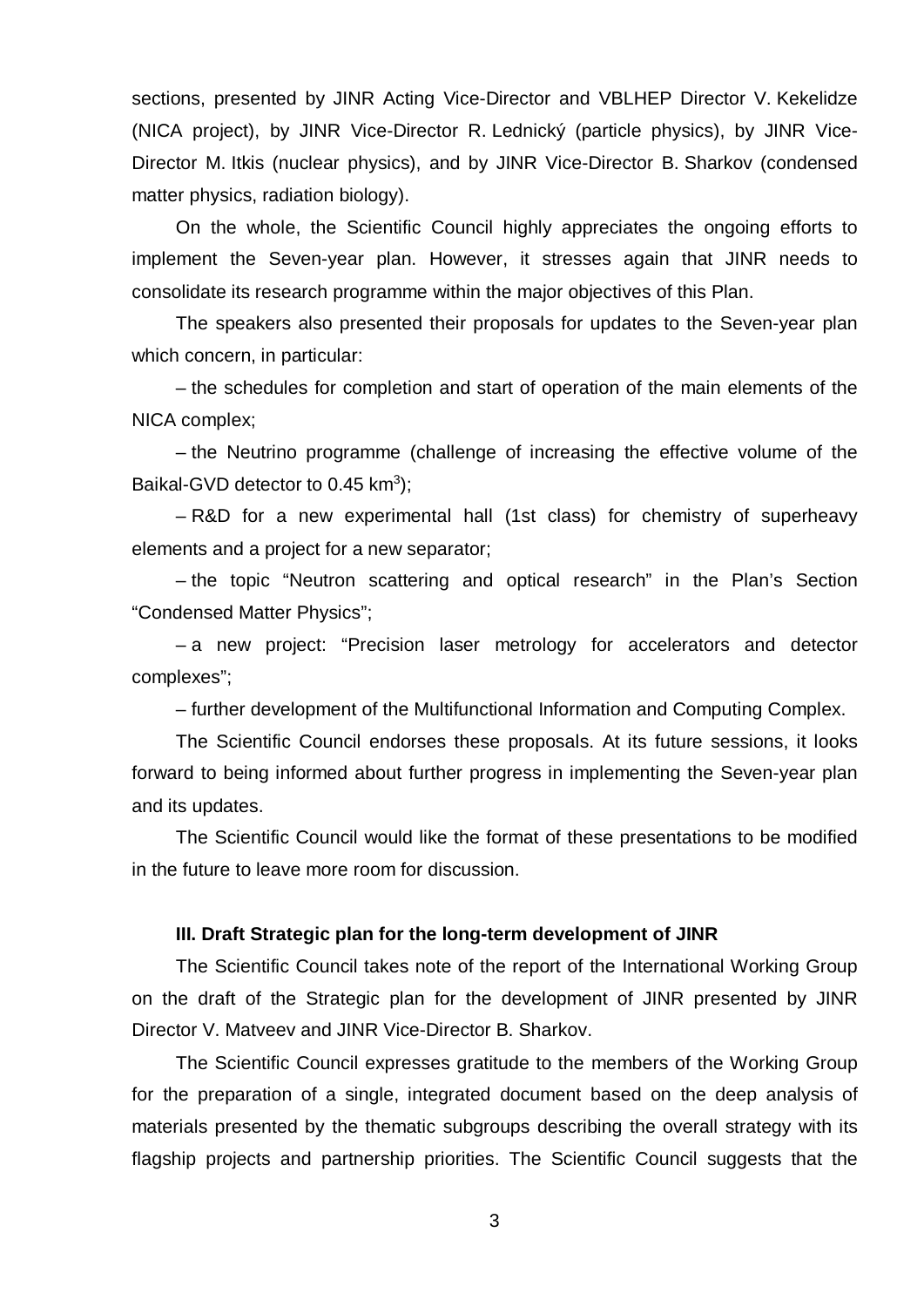Working Group should take into account the comments and proposals made during the discussion at this session.

The Scientific Council recommends that the JINR Committee of Plenipotentiaries consider the presented draft as a basis and asks the JINR Directorate to continue work on strategic planning towards developing the Seven-year plan for 2024–2030 taking into account the opinion of the Member States and defining precisely their participation in major research projects and the required human and material resources.

# **IV. Initiative of IUPAP**

The Scientific Council takes note with interest of the report "International Year of Basic Sciences for Development in 2022: status and prospect" presented by M. Spiro, President of the International Union of Pure and Applied Physics (IUPAP) and member of the JINR Scientific Council.

In November 2019, the UNESCO General Conference adopted a resolution to proclaim 2022 as the International Year of Basic Sciences for Development (IYBSD). The IYBSD would contribute to highlight the crucial role of basic sciences for sustainable development and to emphasize the contributions of basic sciences to the implementation of the 2030 Agenda and achievement of the Sustainable Development Goals.

The proposal for the IYBSD was developed by IUPAP, with the encouragement and support of UNESCO, the International Science Council and its many members and partner institutions including the International Union of Pure and Applied Chemistry (IUPAC).

The Scientific Council recommends that JINR actively support this initiative and hopes that the United Nations General Assembly will take a positive decision.

# **V. Recommendations in connection with the PACs**

The Scientific Council takes note of the recommendations made by the PACs at their meetings in January-February 2020, as reported at this session by I. Tserruya, Chair of the PAC for Particle Physics, M. Lewitowicz, Chair of the PAC for Nuclear Physics, and D. L. Nagy, Chair of the PAC for Condensed Matter Physics. The Scientific Council requests the JINR Directorate to consider these recommendations while preparing the JINR Topical Plan of Research and International Cooperation for the year 2021.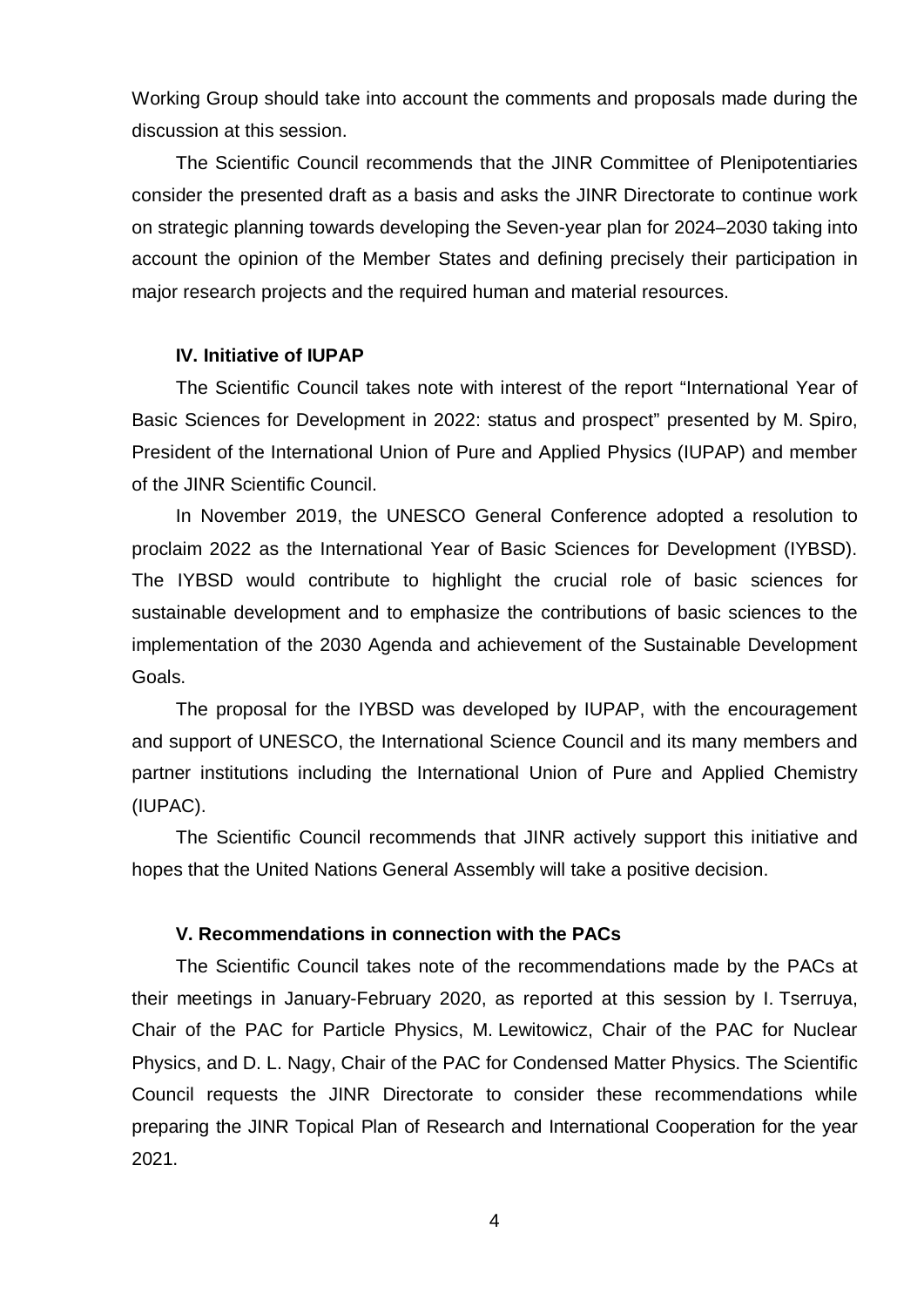#### Particle physics

The Scientific Council is pleased to note that all the magnets of the Booster synchrotron have been installed in the ring and that commissioning work has started. It supports the active preparatory work for starting the collider assembly: test of the RF1 system and progress in the serial production of the collider magnets. The Scientific Council shares the PAC's appreciation of the openness of the report on the infrastructure developments at VBLHEP pointing out at sources of delay in civil construction and suggesting the need to revise procurement procedures.

The Scientific Council welcomes the efforts of the MPD collaboration to develop the detector elements with a view to completing the first stage of the detector construction and commissioning by 2021. It appreciates the ongoing efforts for the BM@N team toward the completion of the experimental set-up for the heavy-ion run in 2021.

The Scientific Council appreciates the progress made by the JINR group in fulfilling its obligations in the ATLAS upgrade project, in particular the continuation of mass-production of the MicroMegas chambers for the New Small Wheel of the Muon spectrometer. It also notes that results on the search for pentaquark, for  $B_c$  excited states and associated production of the ttbar quark pair and Higgs boson, were reported at various international conferences. The Scientific Council joins the PAC in reiterating its recommendation to the JINR Directorate to consider unifying the two JINR ATLAS projects, one devoted to physics analysis and operation and the other focused on detector upgrade and R&D, into a single one. The Scientific Council endorses the PAC's recommendation on continuation of the project for the period 2021–2023 with first priority.

The Scientific Council appreciates the effort of the JINR team in the ALICE experiment in physics analysis concerning the photoproduction of light vector mesons in ultraperipheral Pb-Pb collisions and, for the first time, the identical charged kaon femtoscopic correlations in p-Pb collisions at the energy of  $\sqrt{s_{NN}}$ =5.02 TeV. It notes the group's contribution to the maintenance and development of the GRID-ALICE analysis at JINR and to the photon spectrometer upgrade, and encourages further increase of these efforts. The Scientific Council supports the PAC's request that the group submit at the next PAC meeting a detailed plan of its future activities with milestones.

The Scientific Council takes note of the contribution of the JINR group in the CMS experiment to the search for extra gauge bosons and extra dimensions in the dimuon channel, the recent results on searches for extra Higgs bosons decaying into pairs of

5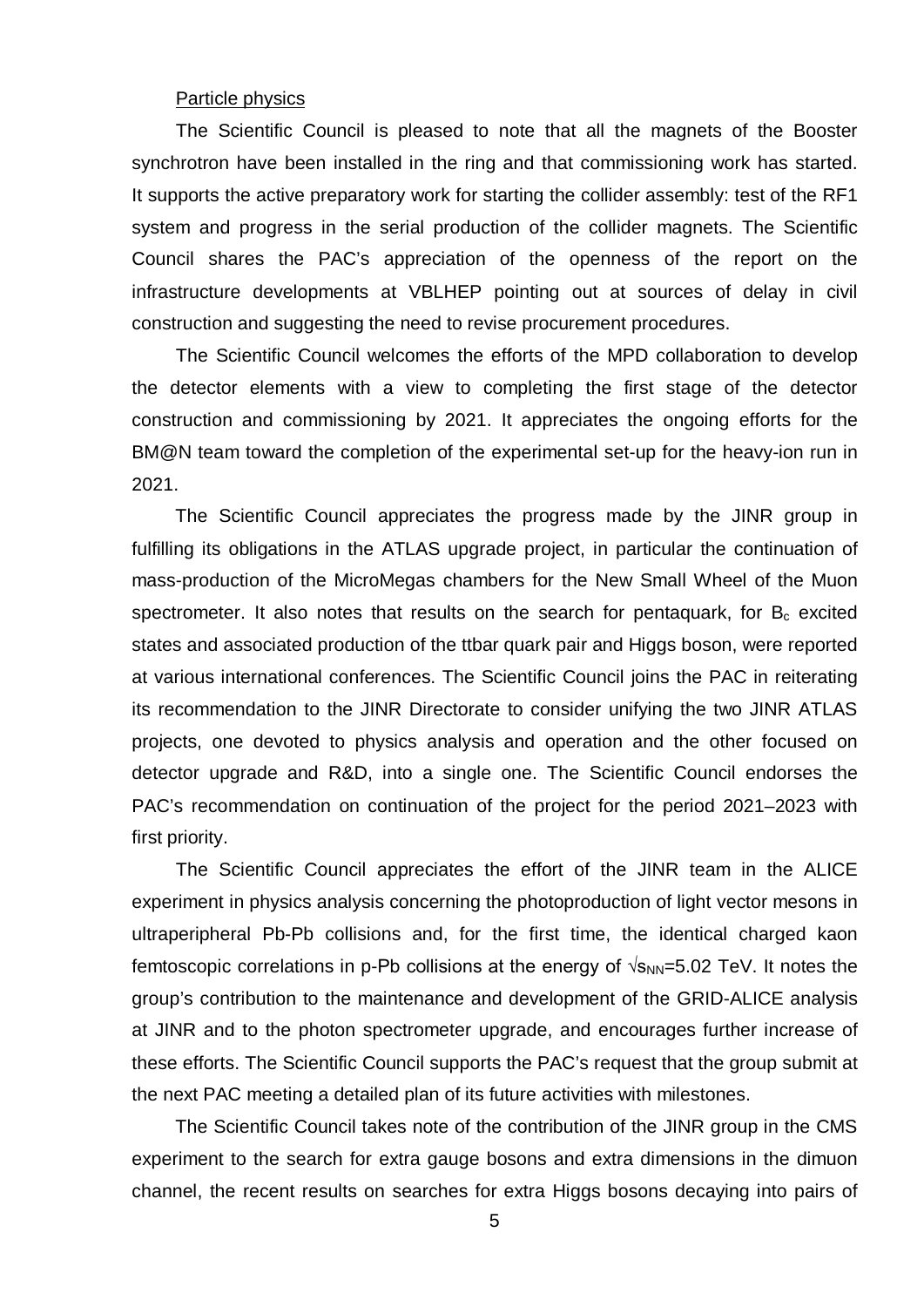b-quarks and muons. It also commends the work carried out by the group in the Phase 1 upgrade project, in the operation of the Tier1 and Tier2 computer centres as well as in the CMS Regional Operation Centre.

The Scientific Council notes with pleasure that the action plan previously requested from the participants of the NA64 experiment to improve the ratio of FTE to participants, to attract students and to get involved in data analysis, is satisfactorily addressed in their revised proposal. The Scientific Council endorses the PAC's recommendation to continue the JINR's participation in the NA64 project for the period 2021–2023 with first priority.

The Scientific Council notes that the revised proposal of the FASA experiment at JINR has not answered the criticism raised at the previous PAC meeting. The authors have not convinced the PAC that FASA is a detector capable of resolving the open questions of the multifragmentation process. Data have shown, almost forty years ago, that spectra of these isotopes are very different from each other indicating different times in the reaction mechanism. The FASA detector lacks, in particular, isotope identification of light nuclei like <sup>3</sup>He-<sup>4</sup>He, <sup>6</sup>Li-<sup>7</sup>Li, and <sup>7</sup>Be-<sup>9</sup>Be. Furthermore, the FASA detector has limited capability in measuring the full event in 4π geometry. The Scientific Council seconds the PAC's recommendation to reject the FASA project.

The Scientific Council recognizes the scientific merit of the charged-lepton flavor violation processes as probes for new physics and appreciates the JINR contributions to experiments Mu2e, MEG-II and COMET. The Scientific Council concurs with the PAC that participation in three different experiments with very similar scientific goals and competing with each other is not fully justified. It supports the PAC's proposal to focus effort and resources on one single experiment, thus providing better conditions for the JINR team to achieve stronger impact, visibility and leadership in that experiment. The Scientific Council endorses the PAC's recommendation to approve the project with the three experiments for only one year. This should allow enough time for the proponents, in coordination with the DLNP Director and JINR management, to decide on their longterm involvement in this interesting physics project.

# Nuclear physics

The Scientific Council notes that the Frank Laboratory of Neutron Physics has good prospects for further development of scientific work in the following areas: research of quantum-mechanic phenomena with ultracold and cold neutrons, study of properties of the neutron, study of nuclear reactions induced by neutrons, and applied research using nuclear physics methods. The scientific programme for the period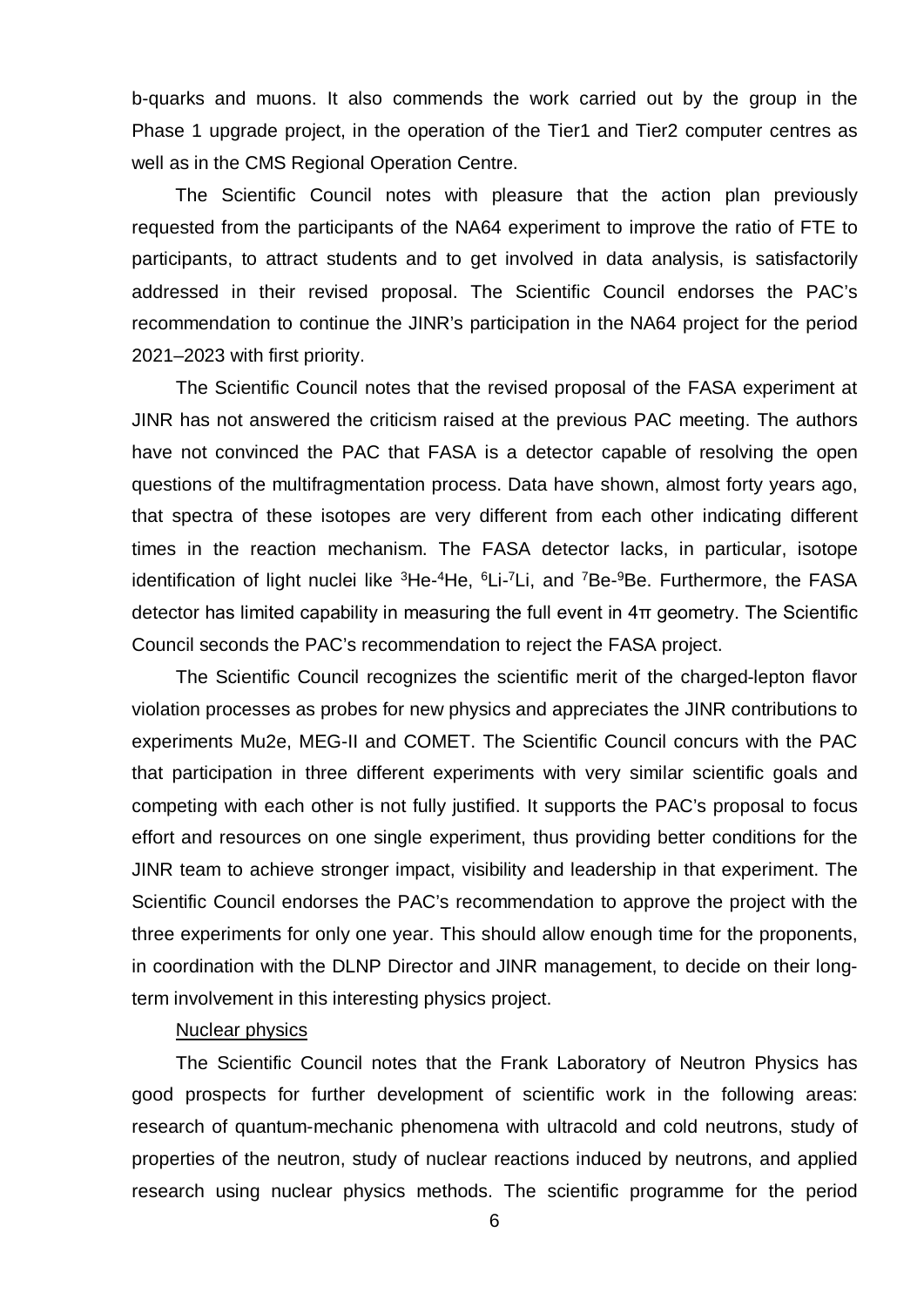2020–2022, reviewed by the PAC for Nuclear Physics, is broad with a large spectrum of activities developing in parallel under the theme "Investigations of Neutron Nuclear Interactions and Properties of the Neutron".

The Scientific Council recommends that the priorities of this theme be better focused. In particular, special attention should be given to the development of key technologies for the new neutron source. The Scientific Council appreciates the development of activities related to IREN and encourages an active use of the extracted beams both for basic and applied research in order to make more efficient use of the facility's operating time.

The Scientific Council concurs with the PAC that the work on modernization of the EG-5 accelerator at FLNP is important. In preparing a full proposal for this project, expected accelerator specifications should be clearly identified in accordance with the priorities of expanding the research programme. Also, two options should be carefully compared: modernization of the present EG-5 accelerator or purchase of a new accelerator, taking into account the risk associated with the proposed upgrade.

The main goal of the FLNR Factory of superheavy elements in 2019 was to commission the DC-280 cyclotron, including obtaining all necessary permits for work and the production of heavy-ion beams within the design parameters. The operation of the DC-280 cyclotron was officially started on 25 March 2019. To date, beams of  ${}^{12}C$ ,  $40$ Ar,  $48$ Ca, and  $84$ Kr with intensities of a few particle microamperes (puA) have been extracted. In particular, the intensity of accelerated <sup>48</sup>Ca ions exceeded 5 puA. The acceleration efficiency was 51%.

The installation and commissioning of the new gas-filled separator (GFS-2) was completed. Furthermore, test experiments were conducted with beams of <sup>40</sup>Ar and <sup>48</sup>Ca which were delivered to GFS-2 situated in the experimental hall. The experiments showed excellent background event suppression in the focal plane of the separator. Experiments with  $48$ Ca beams and targets of  $naty$ <sup>174</sup>Yb,  $170$ Er, and  $206$ Pb were carried out. The main goal was to determine the separator's transmission and target stability when irradiated with high-intensity heavy-ion beams. The synthesis of Mc isotopes in the  $48$ Ca+ $243$ Am reaction will be the first test reaction for the production of superheavy nuclei.

The Scientific Council congratulates the Flerov Laboratory for the excellent work in this highly demanding field of SHE research. The intensities achieved at DC-280 are already among the highest in the world, and the results are extremely encouraging for the continuation of this research programme. The Scientific Council recommends that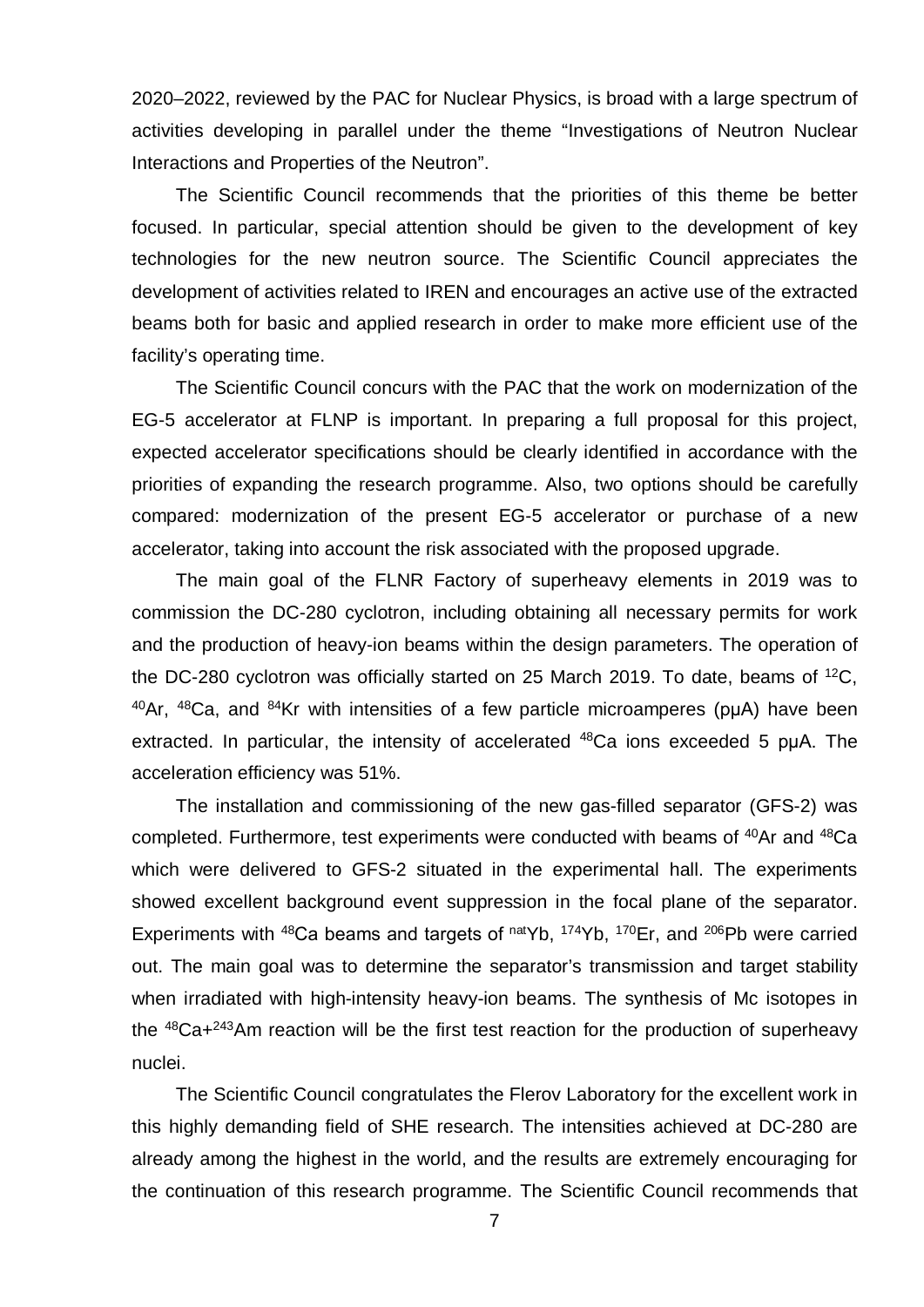FLNR continue the efforts of completing the test experiments and starting the implementation of the experimental programme at the SHE Factory.

The observation of nuclei produced in multinucleon transfer reactions (MNT reactions) with proton numbers up to  $Z = 102$  at the SHIP (GSI) and SHELS (FLNR) separators shows that these reactions can be considered as an alternative pathway to extend the nuclear chart towards the heaviest neutron-rich nuclei. The Scientific Council expects that investigations of MNT reactions will highly benefit from the upgrade of the U-400 cyclotron complex, where it is planned to produce also a uranium beam of sufficient intensity.

#### Condensed matter physics

The Scientific Council is pleased with the progress in developing the concept of the future neutron source for JINR, DNS-IV. Two alternative concepts of DNS-IV were considered in detail by the PAC for Condensed Matter Physics: the pulsed neutron reactor IBR-3 with <sup>237</sup>Np core and the accelerator-driven spallation neutron source with  $PuO<sub>2</sub>$  core providing neutron multiplication factor of about 20-50. Both options have been the subject of a feasibility study at the N. A. Dollezhal Research and Development Institute of Power Engineering (Moscow). The final recommendation made within this study and based on such criteria as achievable neutron characteristics, nuclear safety, engineering complexity, timeline and estimated costs is to choose the option of the pulsed neutron reactor IBR-3 with NpN fuel. This option was selected as the working concept for further development of DNS-IV and a detailed roadmap was developed by FLNP to implement DNS-IV.

At the same time, the Scientific Council shares the PAC's concern about the background levels of the new facility and draws attention to the crucial importance of achieving background values on IBR-3 and its instruments corresponding to the worldbest practice.

The Scientific Council also takes note of the beginning of JINR's cooperation with the A. A. Bochvar High-technology Research Institute of Inorganic Materials (Moscow) aimed at developing a roadmap for fabrication of NpN reactor fuel.

The Scientific Council appreciates the wealth of scientific results and new instrumentation developments in the field of condensed matter physics at IBR-2 in 2019. The Scientific Council concurs with the PAC that the activities focused on the upgrade of the IBR-2 instruments are important for providing competitive opportunities for the realization of the FLNP scientific programme to the external users and for expanding the research areas.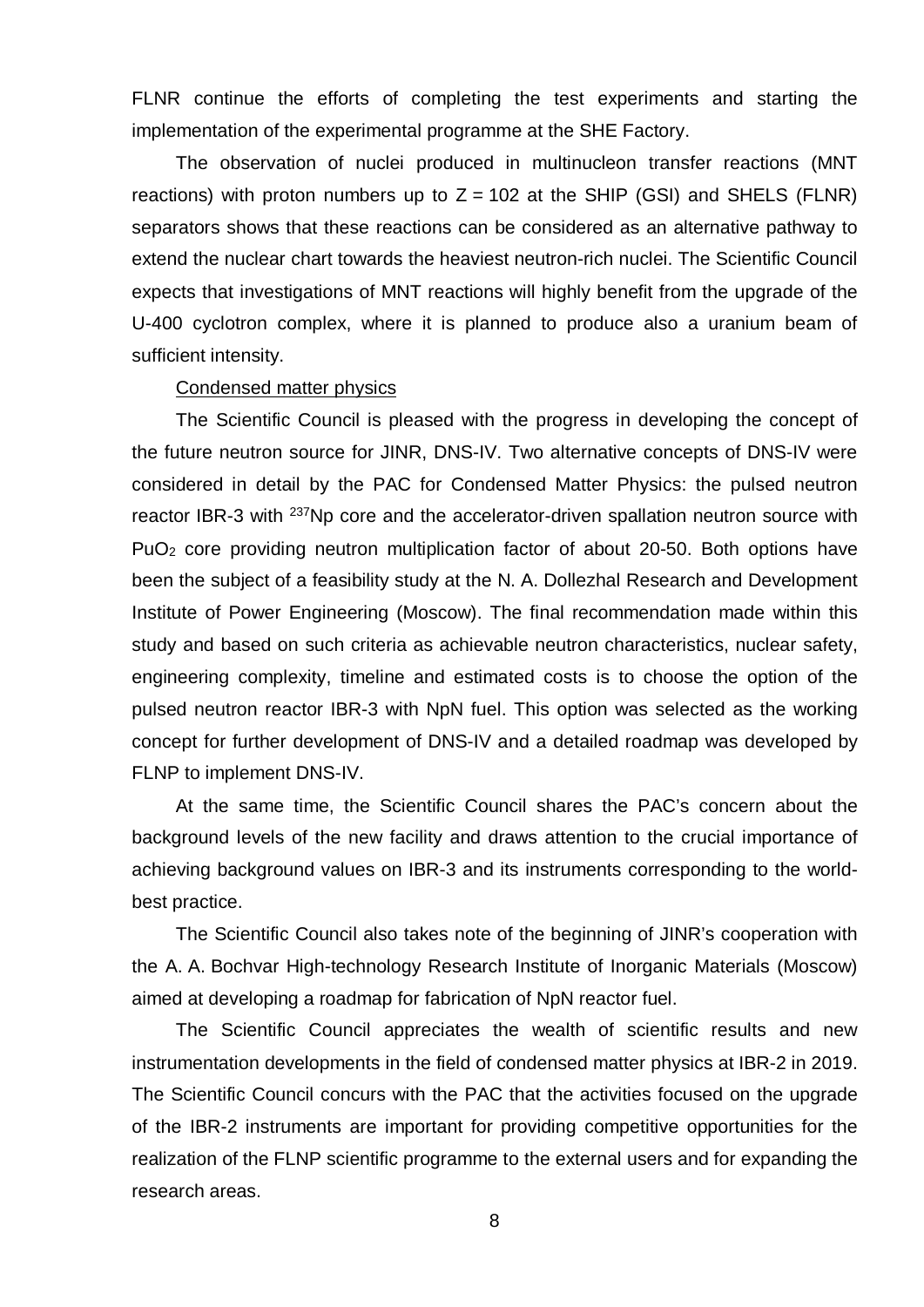The Scientific Council takes note of the statistics of the FLNP User Programme at the IBR-2 spectrometers and supports further development of this Programme, including the neutron activation analysis facility. It also notes the PAC's recommendation on changing the application submitting period for the second round.

The Scientific Council welcomes the regular follow-up by the PAC of the inelastic neutron scattering at IBR-2 and the presentation of analytical reports to the PAC on the current trends in neutron spectroscopy worldwide and on the status of inelastic neutron scattering spectroscopy at FLNP. The Scientific Council takes note of the PAC's conclusion that the two reviewed spectrometers no longer satisfy the requirements of some users. In this regard, the Scientific Council supports the preparatory work towards opening the new project of developing a new inelastic neutron scattering spectrometer and expects that a detailed proposal for this new project will be presented at a future PAC meeting.

The Scientific Council takes note of the development of a neutron radiography and tomography facility at the WWR-K reactor of the Institute of Nuclear Physics in Almaty (Kazakhstan) in collaboration with FLNP. The Scientific Council is pleased with this activity and shares the PAC's recommendation on the beginning of implementation of the proposed research programme.

The Scientific Council notes the successful completion of the project "Development of an open information and educational environment to support research priorities in material science and structure of matter" and supports the PAC's recommendation on opening a new project: "Open information and educational environment for supporting fundamental and applied multidisciplinary research at JINR" for 2021–2023 within the theme "Organization, Support and Development of the JINR Human Resources Programme". The Scientific Council welcomes the results of the completed project which include, in particular, the creation of a system of online courses in the main fields of JINR research and the implementation of the megascience projects. Regarding the new project, the Scientific Council notes its potential to attract a new generation of scientists to the JINR research teams.

# Common issues

The Scientific Council strongly supports the recommendation of the PAC for Nuclear Physics that all proposals for new projects and requests for extension of themes or projects contain full information on required financial and human resources and a SWOT analysis.

9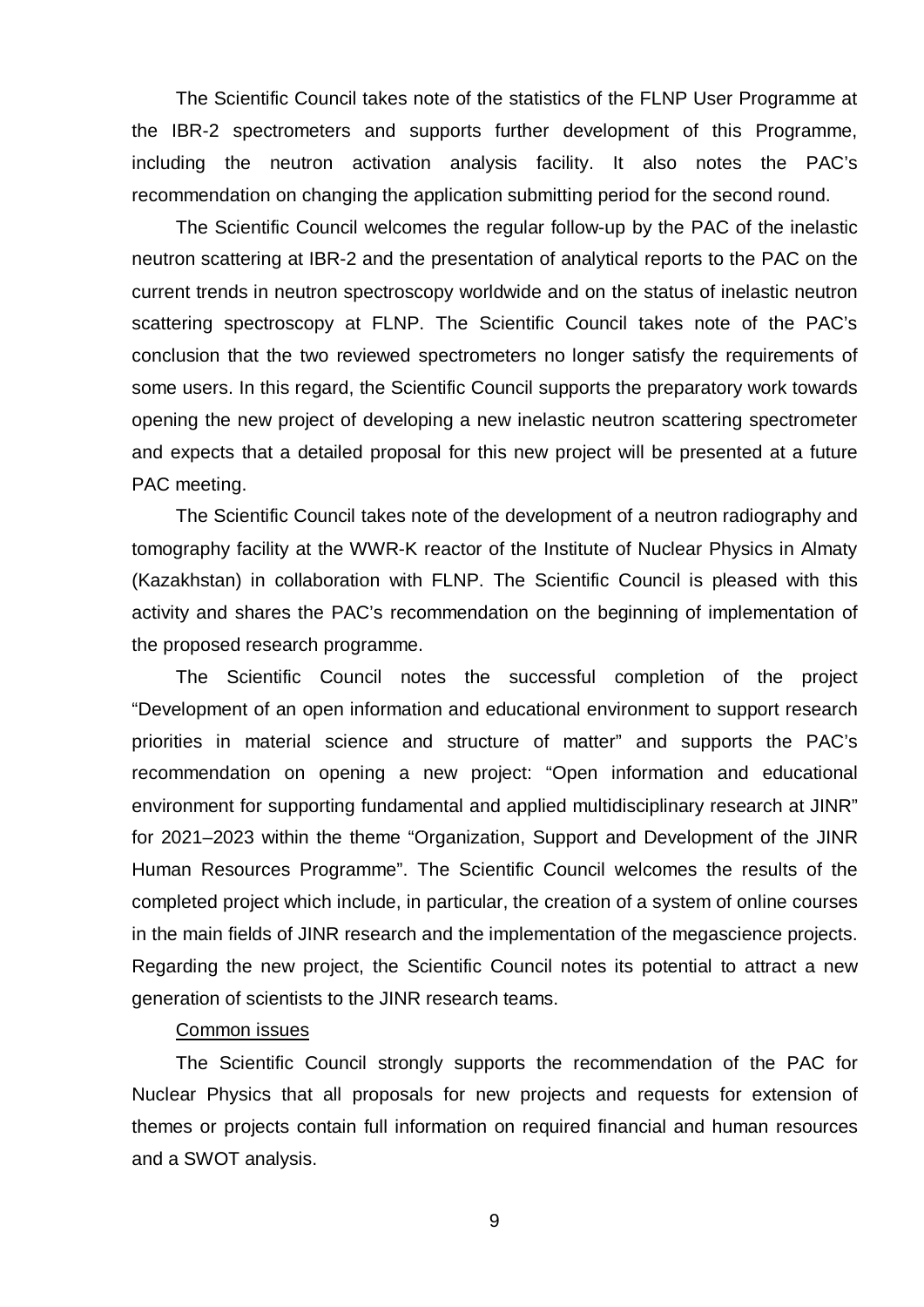#### Reports by young scientists

The Scientific Council followed with interest the reports by young scientists, selected by the PACs for presentation at this session: "Real-time detection of supernova neutrino signal", "Study of No isotopes with the GABRIELA array", and "Neutron activation analysis as a tool for tracing the accumulation of silver nanoparticles in tissues of female mice and their offspring", and thanks the respective speakers: A. Sheshukov (DLNP), A. Kuznetsova (DLNP), and I. Zinicovscaia (FLNP). The Scientific Council welcomes such selected reports in future.

#### **VI. Awards and prizes**

The Scientific Council supports the proposal by JINR Director V. Matveev to nominate the team of staff of the Flerov Laboratory of Nuclear Reactions under the leadership of Yu. Oganessian for the Prize of the JINR Committee of Plenipotentiaries for the idea, development and successful realization of the project of the accelerator complex of the Factory of superheavy elements as a major achievement in building JINR's world-class research infrastructure, which opens unique opportunities for promoting one of the main areas of the JINR research programme –– the synthesis and study of properties of new superheavy elements.

The Scientific Council approves the Jury's recommendations presented by JINR Director V. Matveev on the award of the N. Bogoliubov Prize:

– to D. Kazakov (JINR) for his outstanding contributions to the development of quantum field theory, renormalization theory and renormalization group revealing the renormalization properties of supersymmetric field theories; for his pioneering papers on multiloop calculations in quantum field theory;

– and to Dam Thanh Son (Kadanoff Center for Theoretical Physics, University of Chicago, USA) for his achievements in the fields of quantum chromodynamics, applications of string theory and gauge/gravity duality addressing basic questions in strongly interacting many-body systems; for his pioneering papers on transport coefficients, such as viscosity and conductivity, and on strongly coupled threedimensional gauge theories.

The Scientific Council approves the recommendations of the Jury presented by its Chair, A. Olshevskiy, on the award of the B. Pontecorvo Prize to F. Gianotti (CERN) for her leading contributions to the experimental studies of fundamental interactions and to the discovery of the Higgs boson.

10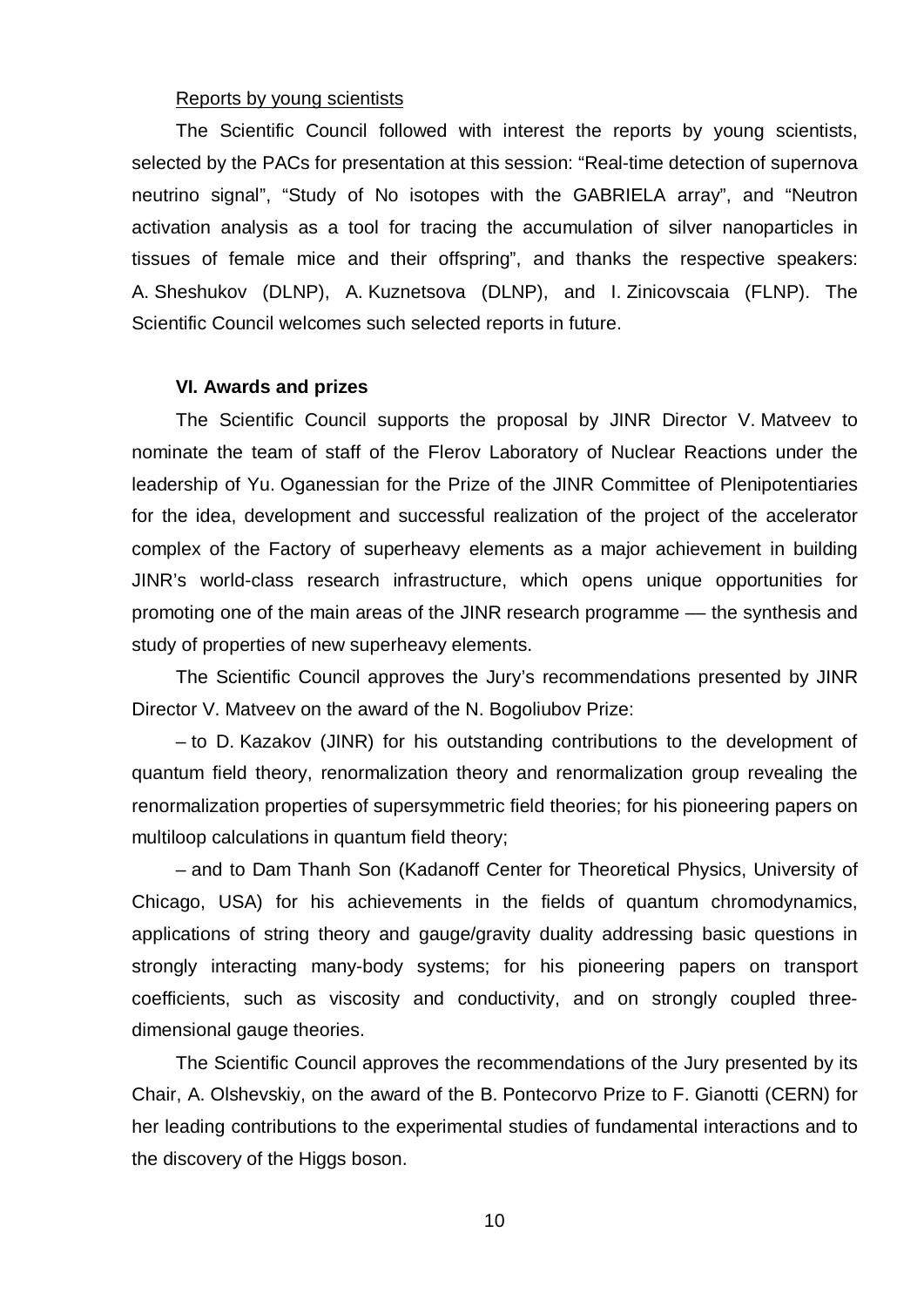The Scientific Council approves the Jury's recommendations presented by JINR Vice-Director B. Sharkov on the award of JINR annual prizes for best papers in the fields of scientific research, methodology, research and technology, and applied research (Appendix).

The Scientific Council congratulates Tsolmon Tsogtsaikhan, staff member of FLNP from Mongolia, on the successful defence of his PhD thesis in physics and mathematics at JINR and on the award of the first PhD Diploma issued on the basis of JINR's right to independently confer academic degrees.

# **VII. Election, endorsement, and announcement of vacancies in the directorates of JINR Laboratories**

The Scientific Council elected S. Sidorchuk as Director of the Flerov Laboratory of Nuclear Reactions (FLNR) for a term of five years. The Scientific Council thanks S. Dmitriev for his successful tenure as Director of this Laboratory.

The Scientific Council announces the vacancies of positions of FLNR Deputy Directors. The endorsement of appointments will take place at the next session of the Scientific Council in September 2020.

The Scientific Council endorsed the appointment of A. Boreyko and A. Chizhov as Deputy Directors of the Laboratory of Radiation Biology (LRB), until the completion of the term of office of LRB Director A. Bugay.

The Scientific Council looks forward to more openness, rejuvenation and gender balance in the Directorates of JINR Laboratories.

# **VIII. Rules of Procedure of the Scientific Council**

The Scientific Council discussed the amendments proposed by the Working Group of its members, R. Tsenov, M. Waligorski, and I. Wilhelm, to the Regulations for the Election of Directors and for the Endorsement of Appointment of Deputy Directors of JINR Laboratories, which are part of the Rules of Procedure of the JINR Scientific Council. The Scientific Council decided to continue the consideration of the Draft Regulations together with the JINR Directorate at the next session.